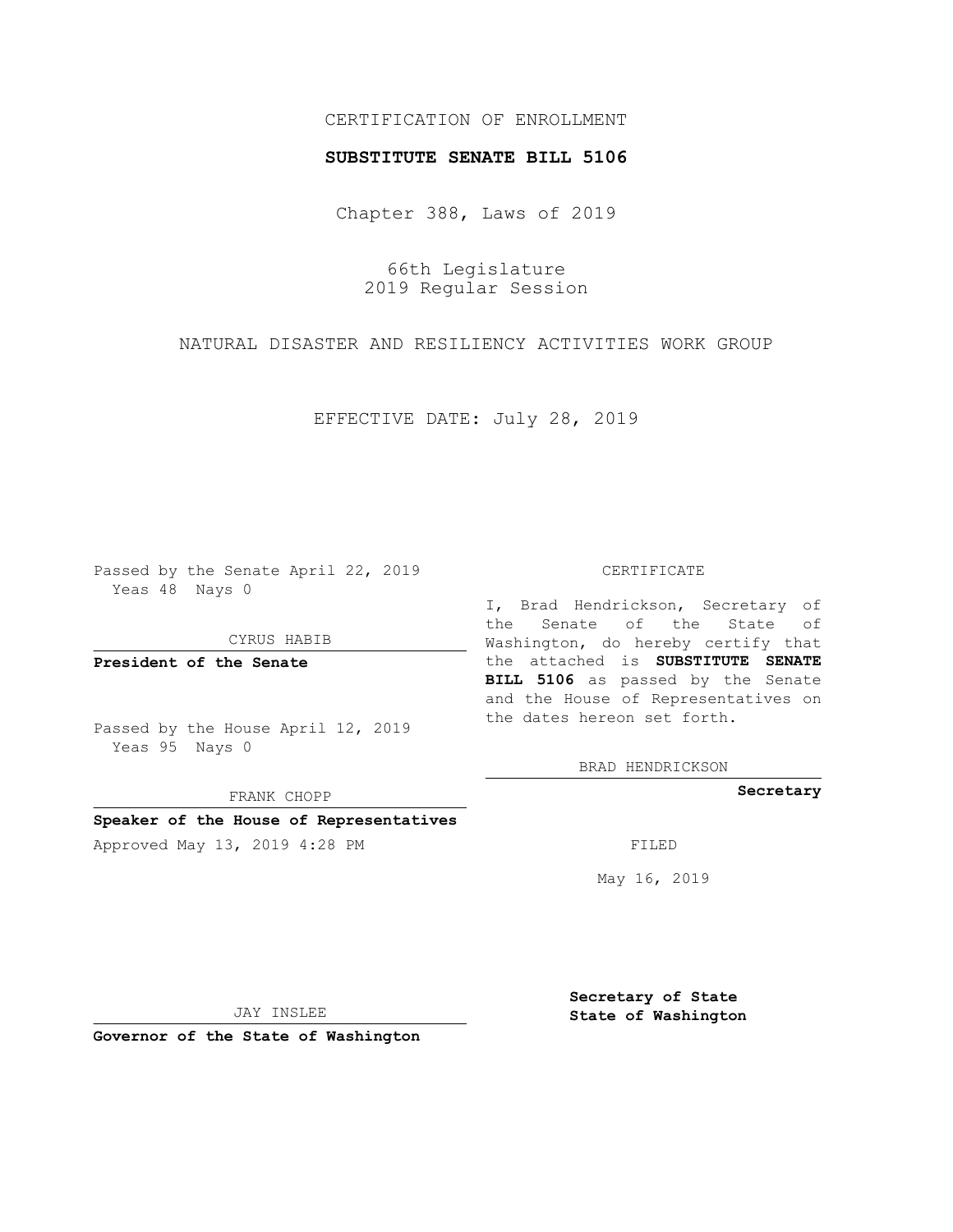### **SUBSTITUTE SENATE BILL 5106**

AS AMENDED BY THE HOUSE

Passed Legislature - 2019 Regular Session

# **State of Washington 66th Legislature 2019 Regular Session**

**By** Senate Financial Institutions, Economic Development & Trade (originally sponsored by Senators Das, Mullet, Frockt, Keiser, Zeiger, and Kuderer; by request of Insurance Commissioner)

READ FIRST TIME 01/21/19.

 AN ACT Relating to the creation of a work group to study and make recommendations on natural disaster mitigation and resiliency activities; adding a new section to chapter 48.02 RCW; and creating new sections.4

BE IT ENACTED BY THE LEGISLATURE OF THE STATE OF WASHINGTON:

 NEW SECTION. **Sec. 1.** The legislature finds that residents of this state have been impacted by natural disasters such as floods, landslides, wildfires, and earthquakes and continue to be at risk from these and other natural disasters. In 2016, insured losses from natural disasters in the United States totaled almost twenty-four billion dollars. In 2015, Washington state had the largest wildfire season in state history, with more than one million acres burned and costing more than two hundred fifty-three million dollars. In 2017, four hundred four thousand two hundred twenty-three acres burned in Washington state and there were more than four hundred thirty national flood insurance program claims filed, totaling over seven million dollars.

 The legislature finds that Washington state has the second highest earthquake risk in the nation, estimated by the federal emergency management agency to exceed four hundred thirty-eight million dollars per year. The 2001 Nisqually earthquake caused more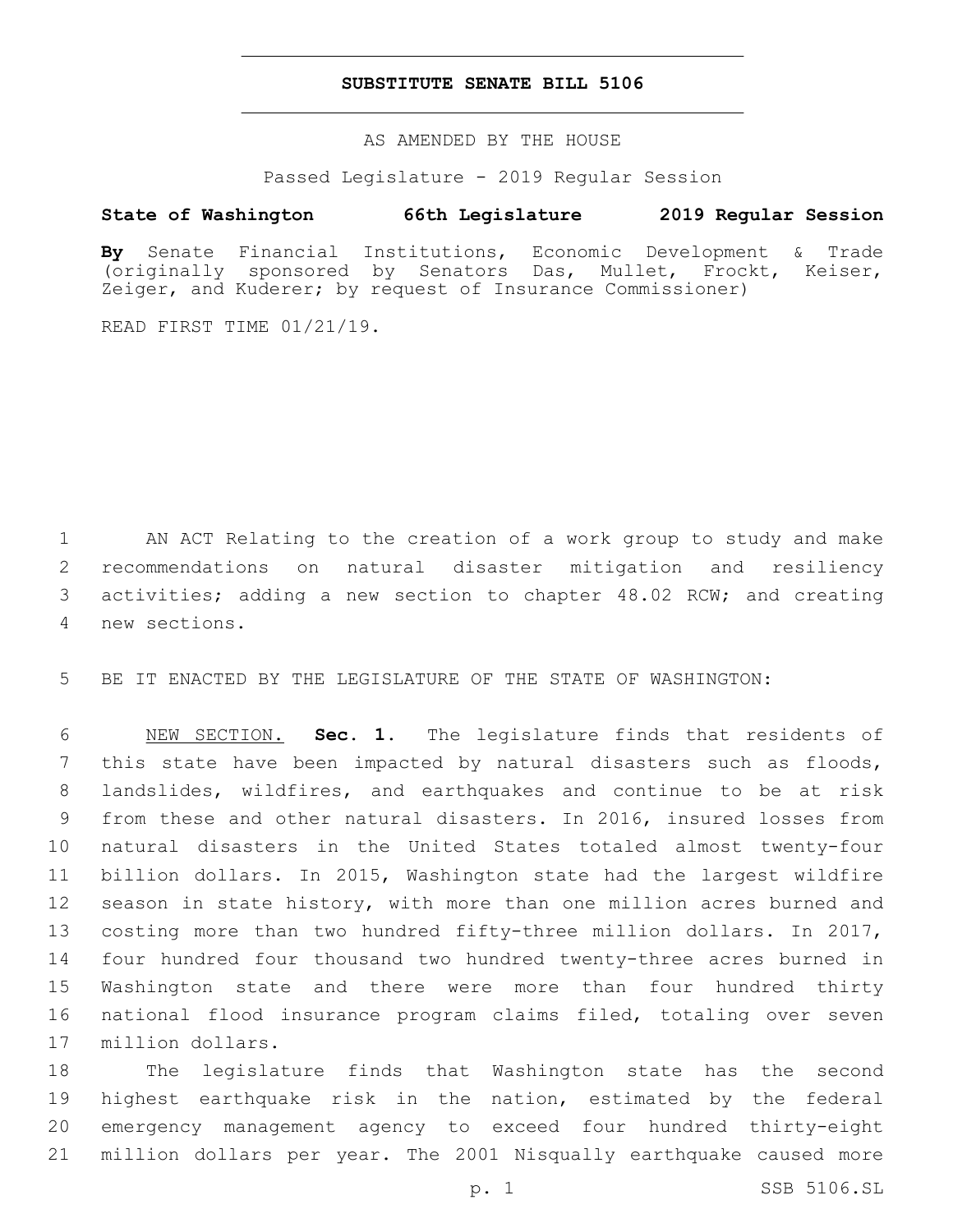than two billion dollars in damage. A Seattle fault earthquake will cause an estimated thirty-three billion dollars in damage, and a Cascadia subduction zone earthquake will cause an estimated amount of 4 over forty-nine billion dollars in damage.

 The legislature finds that it is critical to better prepare this state for disasters and to put in place strategies to mitigate the impacts of disasters. To address this critical need, the legislature is creating a work group to review disaster mitigation and preparation projects in this state and other states, make recommendations regarding how to coordinate and expand state efforts to mitigate the impacts of natural disasters, and evaluate whether an ongoing disaster resiliency program should be created.

 NEW SECTION. **Sec. 2.** A new section is added to chapter 48.02 14 RCW to read as follows:

 (1) A work group to study and make recommendations on natural disaster and resiliency activities is hereby created. The work group 17 membership shall be composed of:

 (a) The insurance commissioner or his or her designee, who shall 19 serve as the chair of the work group;

 (b) One member from each of the two largest caucuses of the house 21 of representatives, appointed by the speaker of the house of 22 representatives;

 (c) One member from each of the two largest caucuses of the 24 senate, appointed by the president of the senate;

 (d) A representative from the governor's resilient Washington 26 work group;

 (e) A representative from the Washington state association of 28 counties;

(f) A representative from the association of Washington cities;

(g) A representative from the state building code council;

 (h) The commissioner of the department of natural resources or 32 his or her designee;

 (i) The director of the Washington state military department or 34 his or her designee;

 (j) The superintendent of public instruction or his or her 36 designee;

 (k) The secretary of the state department of transportation or 38 his or her designee;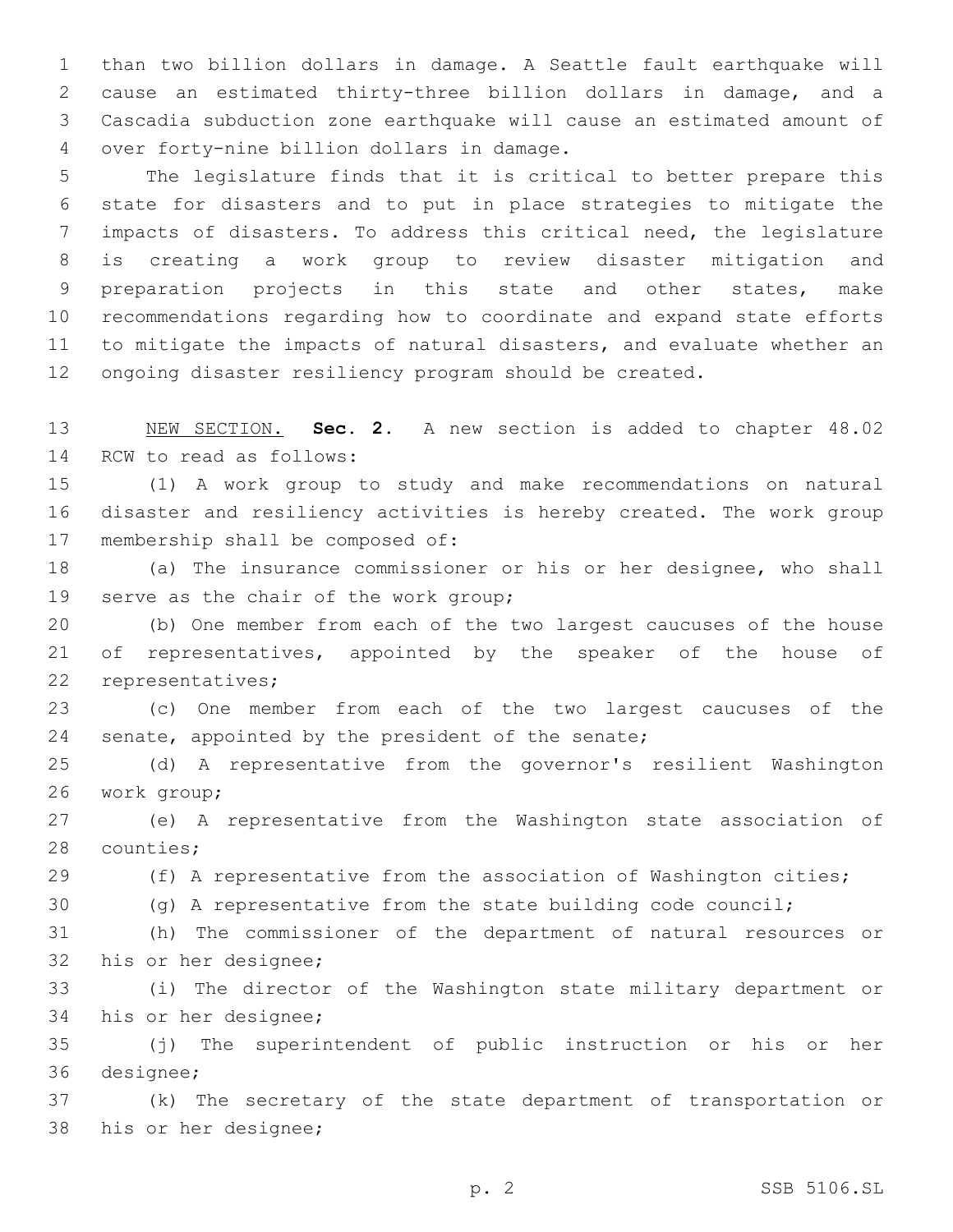(l) The director of the department of ecology or his or her 2 designee;

 (m) The director of the department of commerce or his or her 4 designee;

 (n) A representative from the Washington association of building officials;6

 (o) A representative from the building industry association of 8 Washington;

 (p) Two representatives from the property and casualty insurance industry, to be selected by the insurance commissioner or his or her 11 designee, through an application process;

 (q) A representative of emergency and transitional housing providers, to be appointed by the office of the insurance 14 commissioner;

 (r) A representative from public utility districts to be selected 16 by a state association of public utility districts;

 (s) A representative of water and sewer districts to be selected 18 by a state association of water and sewer districts;

 (t) A representative selected by the Washington state commission on African-American affairs, the Washington state commission on Hispanic affairs, the governor's office of Indian affairs, and the Washington state commission on Asian Pacific American affairs to 23 represent the entities on the work group;

(u) A representative from the state department of agriculture;

 (v) A representative from the state conservation commission as 26 defined in RCW 89.08.030;

 (w) A representative of a federally recognized Indian tribe with a reservation located east of the crest of the Cascade mountains, to 29 be appointed by the governor;

 (x) A representative of a federally recognized Indian tribe with a reservation located west of the crest of the Cascade mountains, to 32 be appointed by the governor; and

 (y) Other state agency representatives or stakeholder group representatives, at the discretion of the work group, for the purpose of participating in specific topic discussions or subcommittees.

(2) The work group shall engage in the following activities:

 (a) Review disaster mitigation and resiliency activities being done in this state by public and private entities;

 (b) Review disaster mitigation and resiliency activities being 40 done in other states and at the federal level;